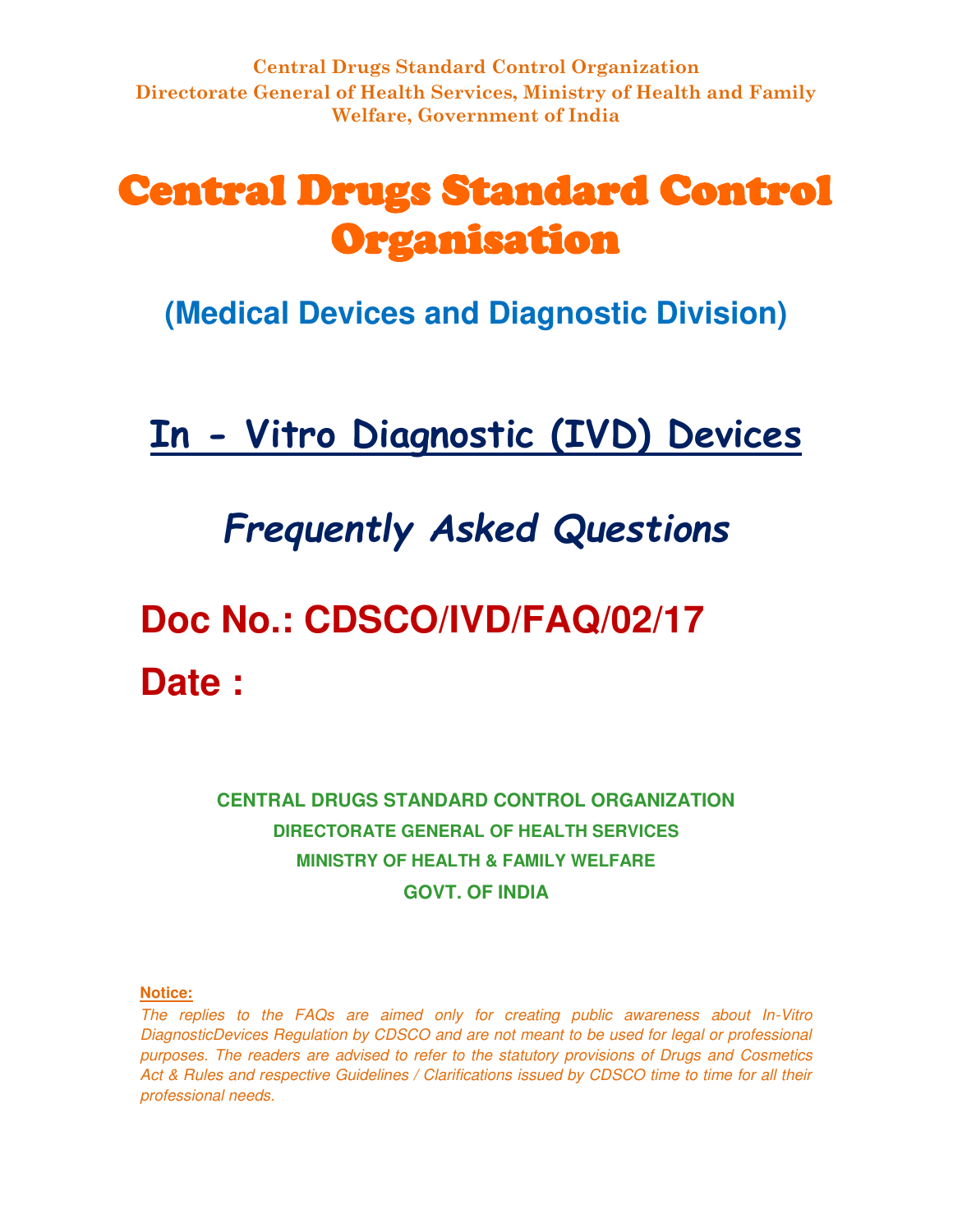Page **2** of **18**



### **Frequently Asked Questions on In-Vitro Diagnostic Devices**

## GENERAL POLICY

#### **1. Whether In-Vitro Diagnostic kits/reagents are regulated in India?**

**Ans:** Yes, all In -Vitro Diagnostic kits/reagents are regulated in India under the provisions of the Medical Device Rules, 2017.

#### **2. Where can we get a copy of the Medical Device Rules, 2017?**

**Ans:** The copy of the Medical Device Rules 2017 is available in the CDSCO Website under the link: <http://www.cdsco.nic.in/writereaddata/Medical%20Device%20Rule%20gsr78E.pdf>

#### **3. Name and address of the Regulatory Authority that governs the regulations of Import of IVD kits/reagents in India?**

**Ans: The Drugs Controller General (India), C**entral Drugs Standard Control Organization (CDSCO), *Directorate General of Health Services ,* Ministry of Health and Family Welfare, Government of India , FDA Bhavan, ITO, Kotla Road, New Delhi -110002 Phone: 91-11-23236965 / 23236975, Fax: 91-11-23236973, E-mail:- [dci@nic.in.](mailto:dci@nic.in)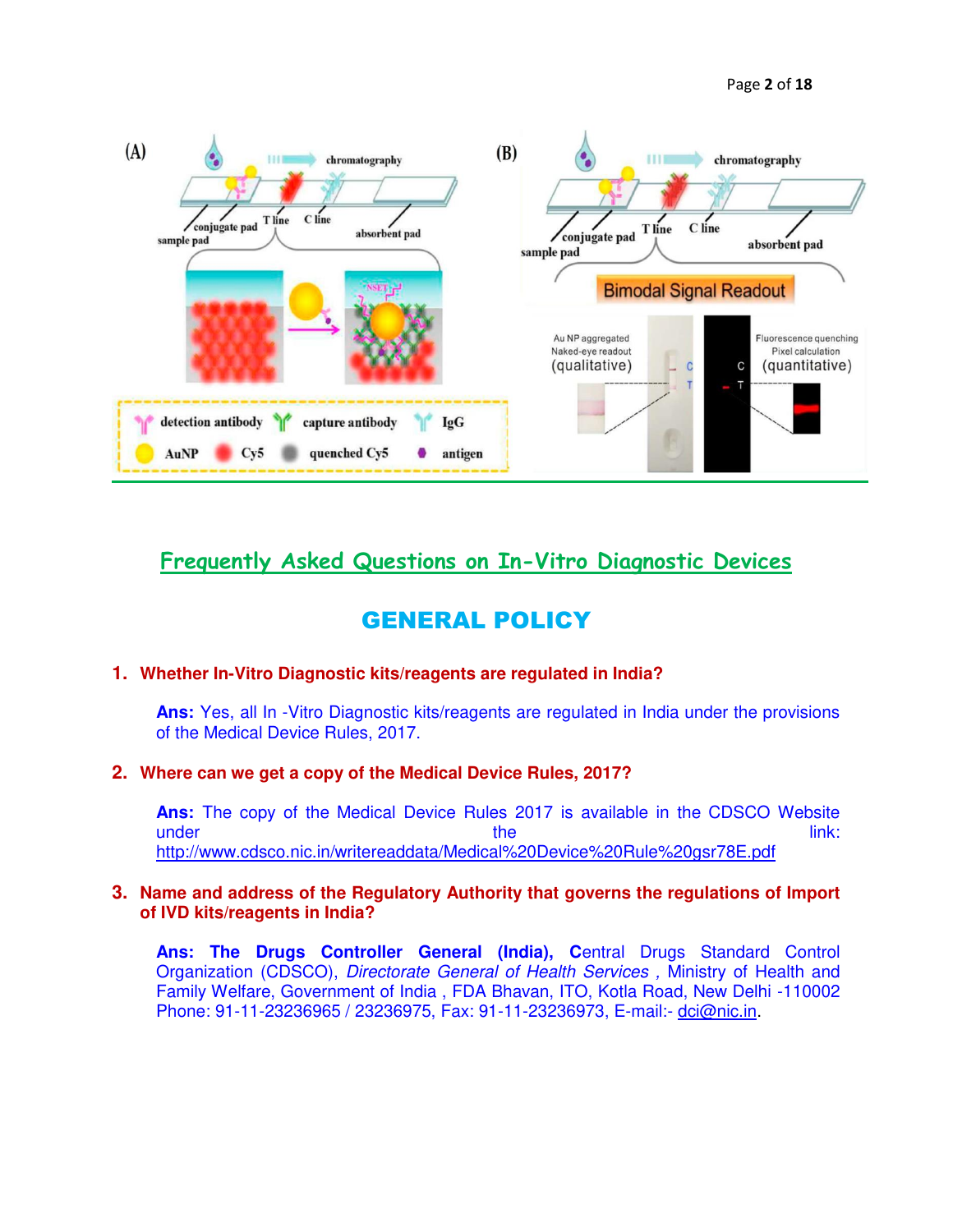#### **4. What are the activities regulated by the CLA & SLA with respect to In Vitro diagnostic in India?**

**Ans.:** 

| <b>Central Licensing Authority</b>                                                                                                                                                                                                                                                                                                                                                                                       | <b>State Licensing Authorities</b>                                                                                                                                                                           |
|--------------------------------------------------------------------------------------------------------------------------------------------------------------------------------------------------------------------------------------------------------------------------------------------------------------------------------------------------------------------------------------------------------------------------|--------------------------------------------------------------------------------------------------------------------------------------------------------------------------------------------------------------|
| Enforcement of rules in matters related<br>to:<br>• import of all Classes of IVDs.<br>• Manufacture of Class C and Class D<br>IVD <sub>s</sub> .<br>• clinical performance evaluation and<br>approval of new in vitro diagnostic.<br>• Registration of Notified Bodies<br>• Registration of Laboratories<br>for<br>carrying out test or evaluation.<br>Test licences for manufacture or import<br>of all classes of IVDs | Enforcement of rules in matters related<br>to:<br>• manufacture for sale or distribution<br>of Class A or Class B IVD<br>• Sale, stock, exhibit or offer for sale<br>or distribution of IVDs of all classes. |

#### **5. Which division of CDSCO is responsible for review of IVD kits/reagents ?**

**Ans:** Medical Devices & Diagnostics Division, Central Drugs Standard Control Organization (CDSCO), *Directorate General of Health Services,* Ministry of Health and Family Welfare, Government of India FDA Bhavan, ITO, Kotla Road, New Delhi -110002.

#### **6. What is an In-Vitro Diagnostic (IVD)?**

**Ans:** IVDs are substances intended to be used outside human or animal bodies for the diagnosis of any disease or disorder in human beings or animals covered under subclause (i) of clause (b) of section 3 of the Drugs and Cosmetics Act, 1940 and IVDs that are notified, from time to time, as a device under sub-clause (iv) of clause (b) of section 3 of the Drugs and Cosmetics Act, 1940.

#### **7. What is an In –Vivo Diagnostics?**

When Diagnosis of disease and disorders are carried out in the body of living human or animal that is done in vivo as opposed to in a laboratory method that does not use the living organism as the host of the test. In vivo is the opposite of in vitro.

These materials are chemical, biological, or radioactive substances used in diagnosing or monitoring the state of human or veterinary health by identifying and measuring normal or abnormal constituents of body fluids or tissues.

For Example : Angio-urographic diagnostic agents, Barium diagnostic agents, Cold kits for labeling with technetium, Contrast media diagnostic products (e.g., iodine and barium)

#### **8. Whether MDR 2017 is also applicable for in vivo diagnostic products?**

Ans:

Since in-Vivo Diagnostics are interventional and put into systemic circulation in living bodies, all principles and norms applicable for regulations of chemical, biological and radiological drugs shall also be applicable in such products.

#### **9. How are IVDs classified in India under Medical Device Rules, 2017?**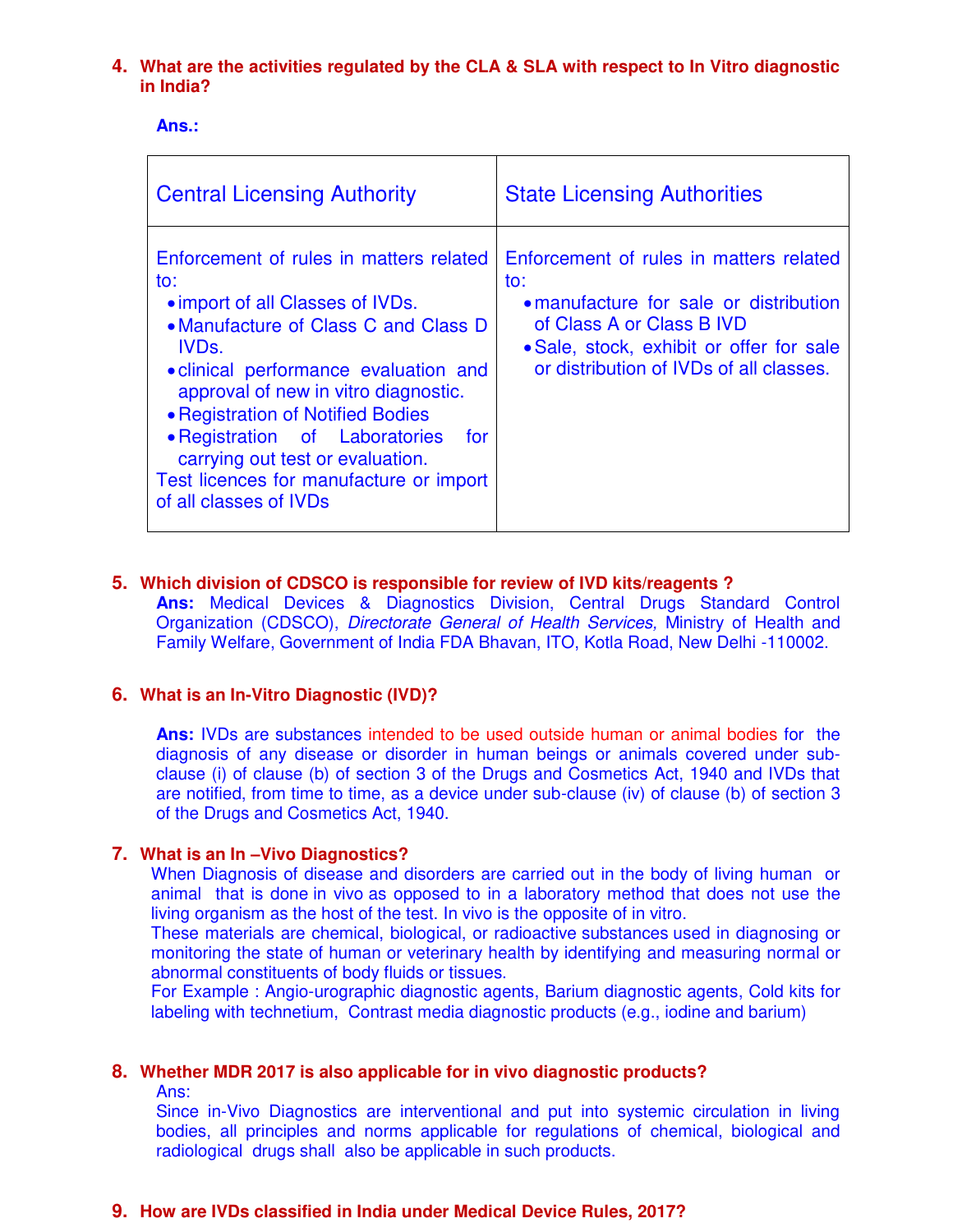**Ans:** IVDs are classified under Chapter II, Rule 4, Sub-rule (2) of Medical Device Rules 2017 on the basis of parameters specified in Part II of the First Schedule, in the following classes, namely:— (i) low risk - Class A; (ii) low moderate risk- Class B; (iii) moderate high risk- Class C; (iv) high risk- Class D.

#### **10.Who will have the responsibility of doing Classification of IVD as per Class A/B/C/D ?**

Ans. Reference Rule 4 (3) This rule specifies that Central Licensing Authority shall classify the Medical Devices.

**11.Whether on market approved products, in India have to be newly registered as per Medical Device Rules 2017, when the existing license gets expired?**

Ans: Yes, IVD products which are currently registered in India have to be registered according to the provisions of Medical Device Rules 2017.

#### **12.Are instruments, equipment and software used with IVDs covered in the scope of medical device rules 2017?**

Ans: No. Instruments, equipment and software used with IVDs are not be covered in Medical Device Rules 2017.

#### **13.Which IVD kits/reagents fall under the category of Class A, Class B, Class C, Class D products?**

Ans: Please refer to the classification list issued by CLA available at CDSCO website

#### **14.Whether the wholesale license issued under the Drugs and Cosmetics Rules, 1945 will be valid as per the Medical Device Rules 2017.**

Ans: Yes.

**15.Whether any product, intended for use in determining the presence of host cell protein contamination, in products manufactured by expression in the CHO cell line and other technology for Research and manufacturing use only and is not intended for diagnostic use in humans or animals, are being regulated under the provision of Medical Device Rules 2017?** 

**Ans:** No.

**16.Whether any product used in determining the presence of histamine, substances , Microbial detection in food & food products, animal feeds, liquor (wine, beer), environmental samples like water & Soil etc. and is not intended for diagnostic use in humans or animals, are being regulated under the provision of Medical Device Rules 2017?**

**Ans:** No.

**17.Will products such as RUO – Research Use Only, Q.C material for accreditation, panel for Q.C testing & product used for food, water, sterility testing used by various industry for Q.C etc., and is not intended to be used in human or animals for diagnosis of any disease or disorder, be regulated under MDR, 2017 ?** 

Ans: No;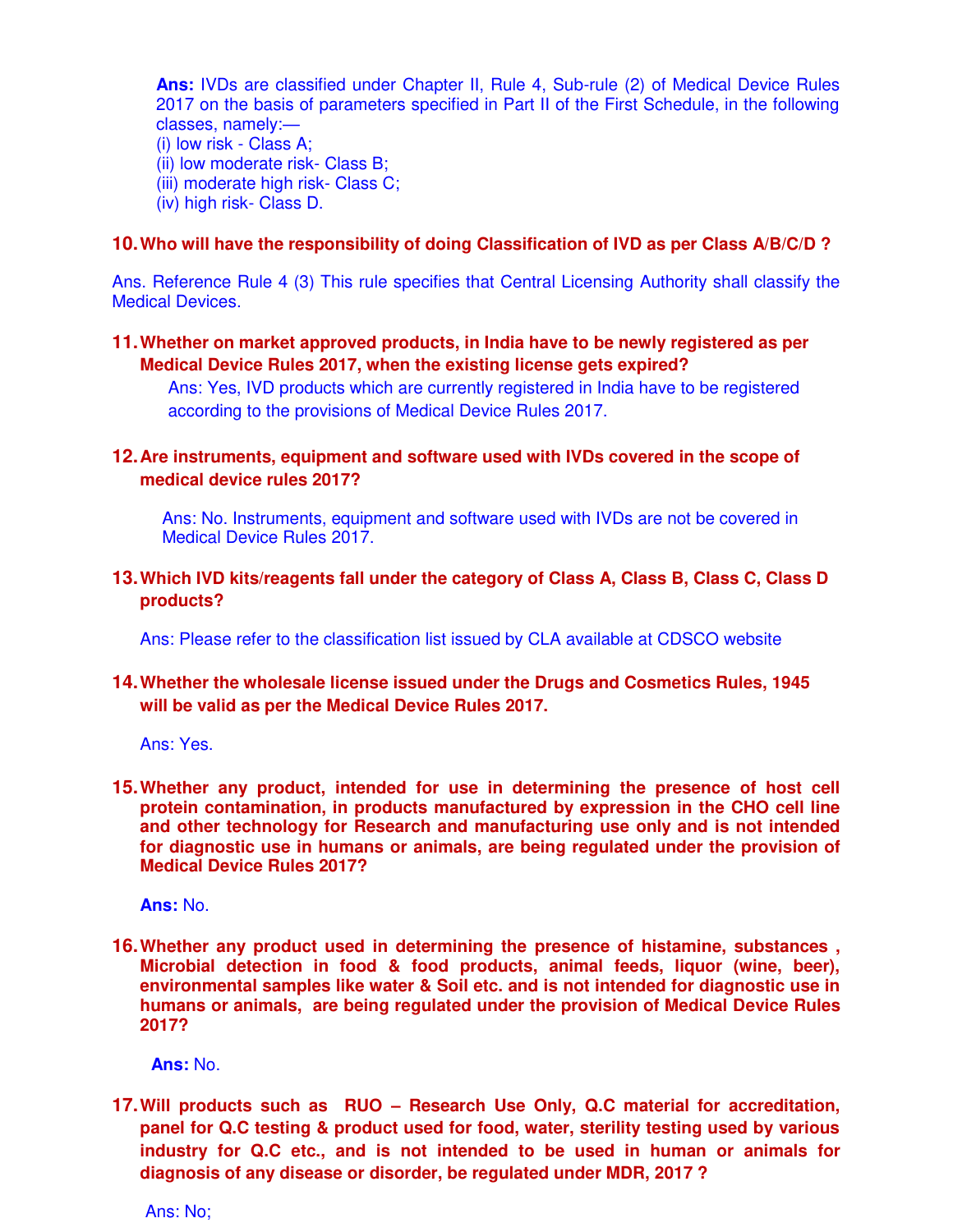**18.Will products such as microbiological culture media, stains indicators and reagents used for food and water testing and is not intended to be used in human or animals for diagnosis of any disease or disorder be regulated under MDR, 2017 ?**

Ans: No;

**19.Whether Empty Specimens collection tubes without needle used for the collection of Blood, Urine, Stool, Sputum, Semen, etc., for purpose of specimens collection are being regulated under the provision of IVD MD Medical device Rules, 2017?** 

**Ans:** No

**20.Whether IVDs for HBsAg, HIV and HCV approved to manufacture or import by the CLA or SLA, as the case may be, permitted to use for both the purposes; for blood screening and diagnostic.** 

**Ans:** Yes. In – Vitro Diagnostic devices for HBsAg, HIV and HCV manufactured / Imported under valid license issued by the CLA or SLA, may also be used in Blood Bank, as the criteria like Sensitivity (%) and Specificity (%) for evaluation of the HBsAg, HIV and HCV diagnostic kits for the Transfusion purpose (Blood Banks) and Diagnostic purpose are same, Provided the manufacturer claims in the product labels or in the IFU that the product is intended both the purposes; for blood screening and diagnostic.

#### **21.Whether all Serodiagnostic test kits are prohibited?**

Ans: No; only "Serodiagnostic test kits for diagnosis of tuberculosis" are prohibited to Import, Manufacture, Sale, Distribution and Use in the country under Section 10A and Section 26A of the IVD MDs and Cosmetics Act, 1940 Gazette notification(s) GSR432(E) & GSR433(E) dated June 7, 2012.

#### **22. What are considered to be the major changes in Post approval of IVD?**

Ans. Reference Sixth Schedule: Changes in labels, manufacturing process, equipment or testing and primary packaging material have been included in the list of major changes which needs prior approval from the competent authority

#### ADMINISTRATIVE NORMS

#### **23.Can Third party / Authorized Consultant ask the status of the application?**

**Ans:** No, The Regular employee, authorized by the competent person of the applicant company may only ask the status of their application.

#### **24.Who is authorized to make a Technical Presentation, on behalf of applicant, when asked by the CDSCO?**

**Ans:** Only Subject Expert or Technical Person of the company who is equally competent to make technical presentation.

#### **25.How should the documents be notarized?**

**Ans:** The notary should ensure that documents are properly authenticated by either signing the total document set together in a set or each pages in case of a standalone certificate. (Declaration from notary).

#### **26.What is the time limit for submission of Query Response?**

Ans: As per CDSCO notice dated 13<sup>th</sup> July 2016, an application can be disposed off on the basis of merit unless extension is sought within 45 days of raising the query. In case query response couldn't be submitted by the applicant due to some reasonable issue, the applicant shall ask for the extension within 45 days of receiving query.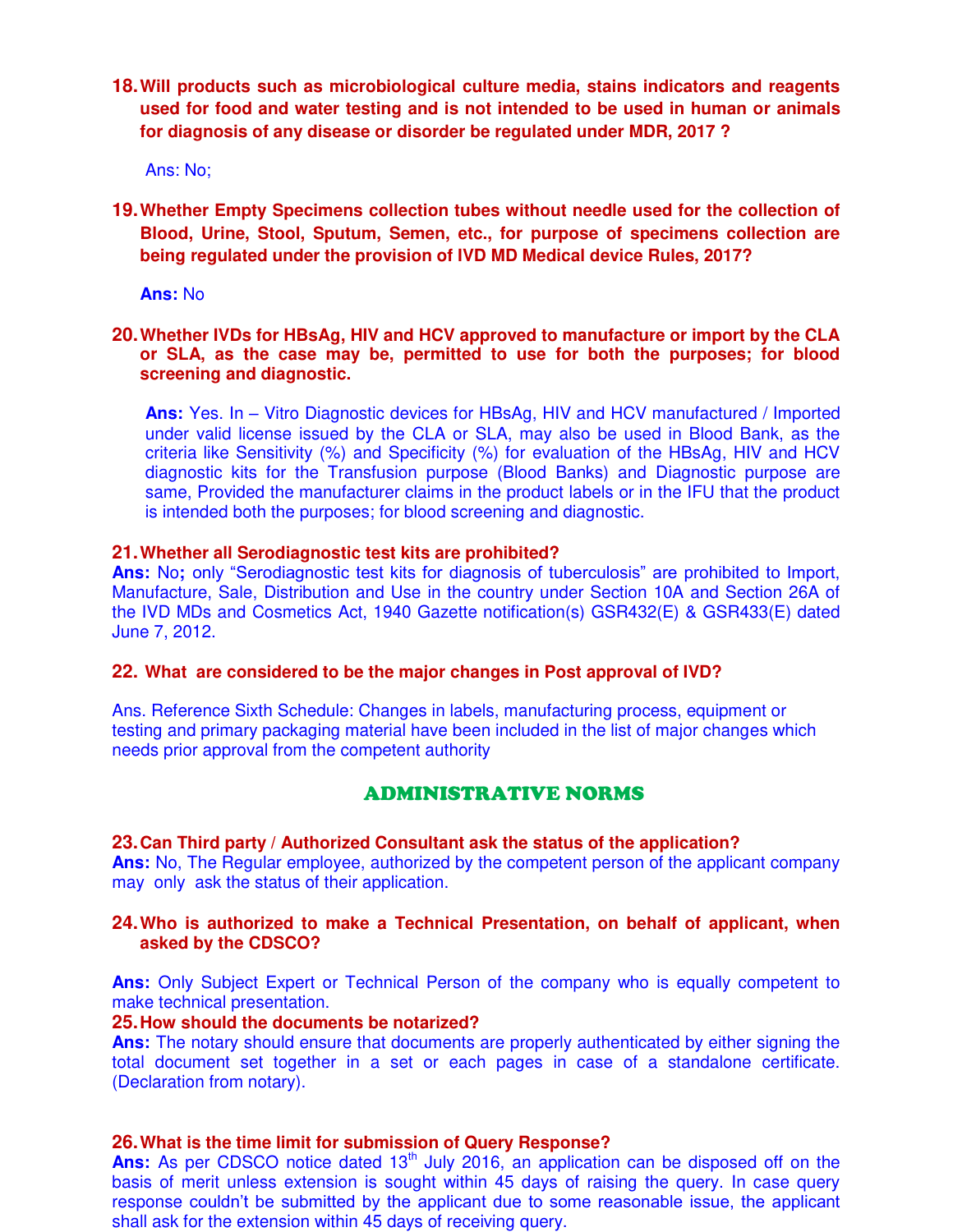#### **27.Where can I submit my enquiries related to Import and Manufacture of IVDs?**

**Ans.** All enquiries regarding the submission and approvals can be sent to the Drugs Controller General India (dci@nb.nic.in) - CDSCO, FDA Bhawan, ITO, Kotla Road, New Delhi - 110002. Phone: 91-11-23236965 / 23236975. Fax: 91-11-23236973.

**28.What is the method for getting refund of challan amount if any manufacturer does not want to register the product or withdraw their application?** 

Ans: Need industry inputs for drafting this answer

**29.Will post-approval change notification approval require submission of fee?**  Ans: No

#### **30.Which will be the Medical Device Testing Laboratory for IVD Medical devices?**

Ans: National Institute of Biologicals, Sec-62 Institutional Area, Noida-201 309 or as notified from time to time.

**31.What will be time-period for approval by CLA for implementation of a Major change?**  Ans.: 60 days. In case CLA do not indicate approval or rejection within sixty days, such change shall be deemed to have been approved by the licensee.

## **32.What will be time-period for approval by CLA for implementation of a Minor change?**

Ans.: Implementation of minor change do not need prior approval provided licensee inform CLA within a period of thirty days after the change takes place or becomes effective.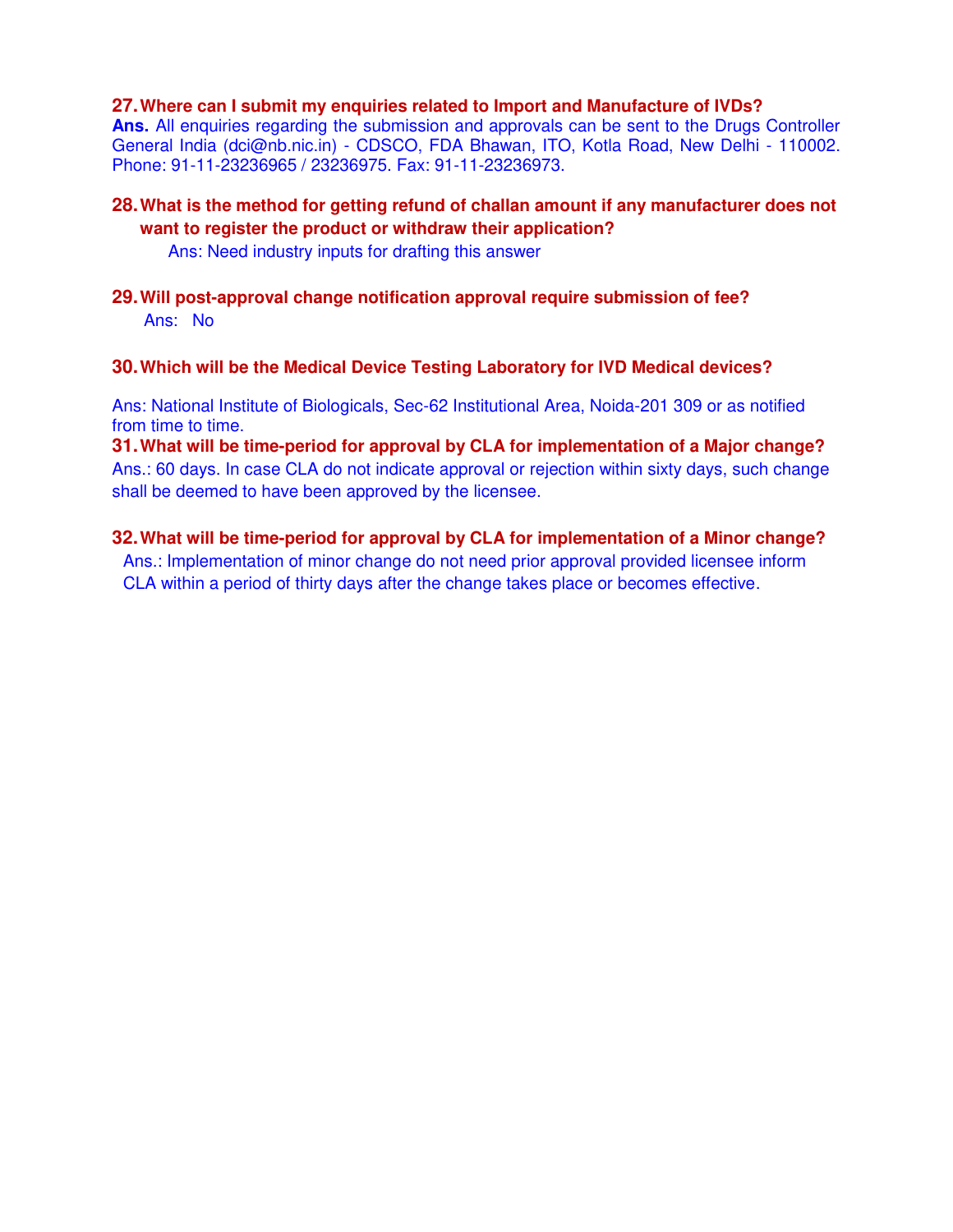

## IMPORT POLICY

#### **33.What are the requirements for import of Class-A/B/C/D In Vitro Diagnostic Medical device in India?**

**Ans:** For the import of Class A, B, C & D IVDs, applicant have to submit the documents as per Fourth schedule Part I, Part II and Part III (Appendix I & III, only), along with fee as per second schedule. Guidance document on import of IVDs is available on CDSCO website

#### **34.Who can apply for grant of licence to import IVD kits and reagents in to India?**

**Ans:** An authorised agent holding licence to manufacture or wholesale licence under issued under MDR, 2017, may submit an application for grant of import licence for IVD to the Central Licensing Authority.

#### **35.Whether multiple Indian agents are allowed to apply for import licence for same product having same manufacture?**

Ans: Yes. All the applicants shall need to submit separate application under MDR, 2017.

#### **36.Whether manufacturing site of IVD will be inspected before grant of Manufacturing License.**

#### **Ans: For Indigenous manufacturers of IVDs:**

- **(i)** For Class A IVDs, no audit of the manufacturing site shall be necessary prior to grant of licence or loan licence to manufacture for sale or for distribution of Class A IVDs; and
- **(ii)** For Class B, Class C and Class D IVDs, before grant of the manufacturing licence the audit/inspection of the manufacturing site shall be carried out
- **37.Whether overseas manufacturing site of IVD will be inspected before grant of import License.**
	- **Ans: No. However, if the Central Licensing Authority, believes, as it think fit, may carry out an inspection of the overseas manufacturing site before grant of import licence.**
- **38.In case CLA changes the risk based Classification of any product, after approval under the medical device rules 2017, then the license issued under new Rules will continue to be valid for what period? What will be the transition time period given to the industry to adjust according to the new classification?**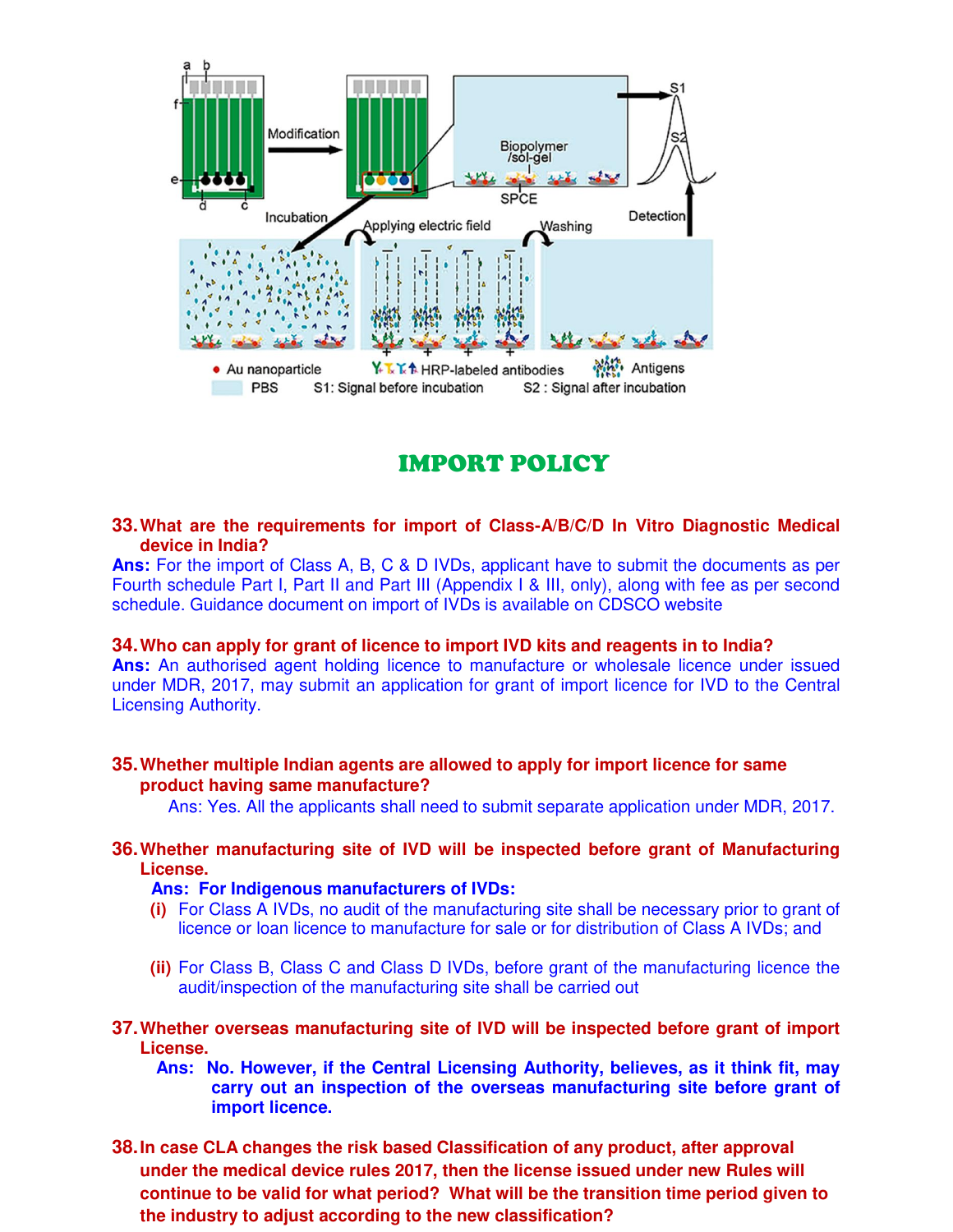Ans: In case CLA changes the classification of any IVD product (eg. from Class B to C), the earlier license shall continue to be valid till the final decision taken on the application by the CLA or SLA, as the case may be. Adequate transition time from the date of such notification will be given to industry to prepare documents according to the new classification

#### **39.In case of such a change in classification, whether applicant needs to do fresh application or only additional documents and fees will be required to be submitted?**

Ans: Only additional documents along with the fees (only in case of change from A to C/D or B to C/D) shall be submitted by the applicant to the CLA or SLA, as the case may be.

#### **40.Whether essential principles for safety and performance of IVDs shall be applicable for both importer and indigenous manufacturers?**

Yes.

#### **41.Since the nature of the class A products is intended to be used in conjunction with the IVD products (example: washing solutions, buffers etc) no separate EP checklist is generated during the design and development. Can a manufacturer"s declaration suffice?**

Ans: Only relevant provisions of the essential principles for safety and performance of IVDs shall need to be complied with the manufacturers, with the justification that why other provisions are not applicable.

#### **42.What is the validity of Import License or licence to manufacture for IVD issued under MDR, 2017?**

**Ans:** Import License or licence to manufacture for IVD issued under MDR, 2017 shall continue to be perpetually valid till suspension or cancellation, provided that the licencee shall pay a Licence Retention fee in every five years under the provisions of MDR, 2017.

#### **43.How to register additional Class-A/B/C/D IVD Medical Device in the already approved/valid Import License (MD-15)?**

Ans: Licence for additional medical device manufactured at the same manufacturing site and having same legal manufacturer shall be made by the same authorised agent accompanied with only additional product Registration fee as specified in the Second Schedule and respective documents as specified in the Fourth Schedule. (See Rule-36 sub-rule 4)

#### **44.How much fees required to be paid along with the application for grant of import licence for IVDs.**

**Ans:** For each distinct Class-A, Class B, Class C ad Class D IVDs:

| <b>Category</b> | <b>Product Fees (USD)</b> | manufacturing site (USD) |
|-----------------|---------------------------|--------------------------|
| Class-A         |                           | 1000                     |
| Class-B         |                           | 1000                     |
| Class-C         | 500                       | 3000                     |
| Class-D         | 500                       | 3000                     |

#### **45.How much fees required to be paid along with the application for grant of licence to manufacture of IVDs.**

**Ans:** For each distinct Class-A, Class B, Class C ad Class D IVDs:

| <b>Category</b> | <b>Product Fees (INR)</b> | manufacturing site (INR) |
|-----------------|---------------------------|--------------------------|
| Class-A         | 500                       | 5000                     |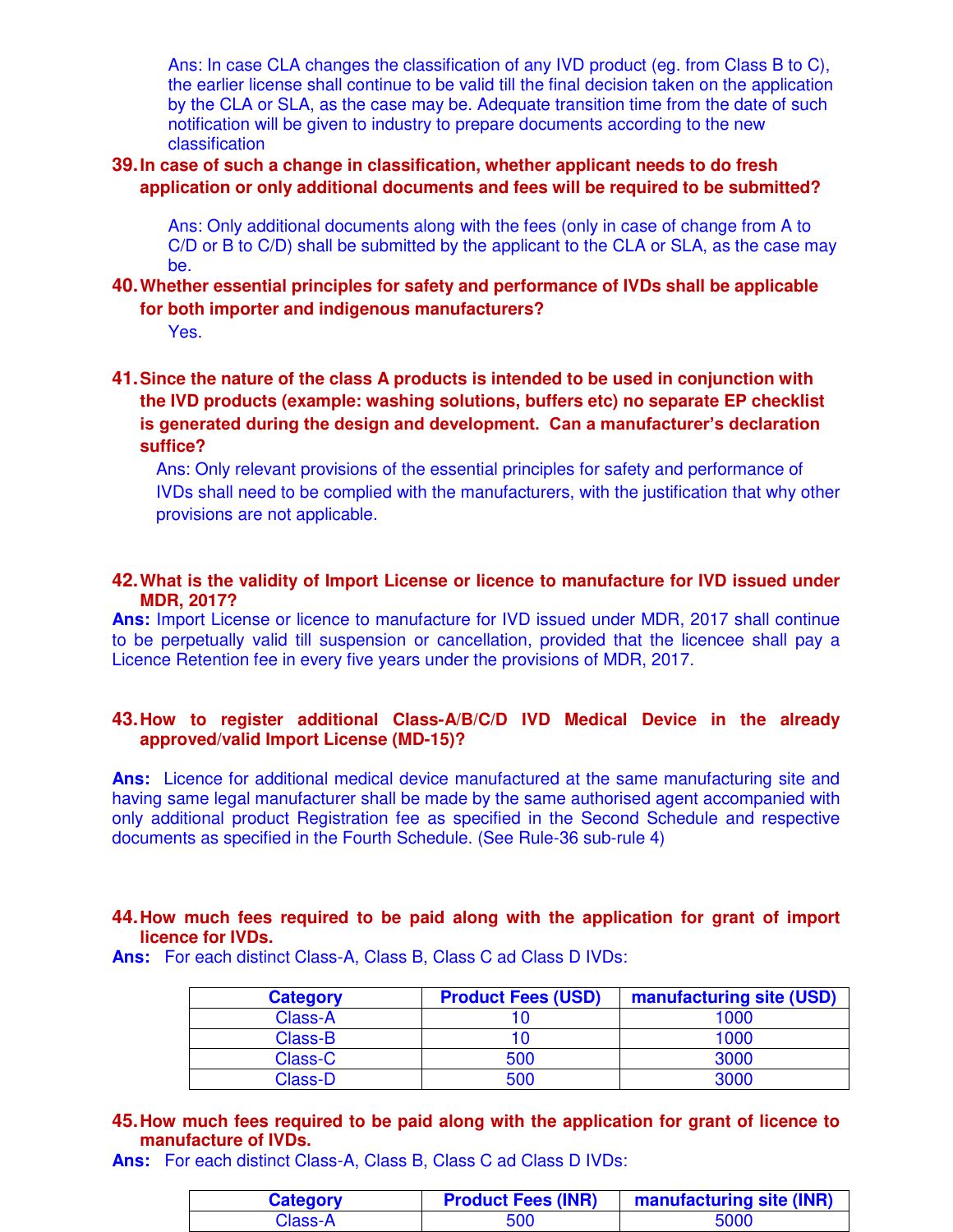| <b>Class-B</b> | 500  | 5000  |
|----------------|------|-------|
| Class-C        | 1000 | 50000 |
| Class-D        | 1000 | 50000 |

#### **46.How to endorse/Add additional IVD kits in the approved/valid Import License of the same manufacturing site?**

Ans: The applicant shall endorse/add additional product under a valid import license in MD-15, provided the legal and actual manufacturer are same, by submitting the additional product Registration fee (as per second schedule) and documents mentioned in Fourth schedule (Part I, Part II and Part III (Appendix I & Appendix III, only)) of medical device Rules 2017.

#### **47.Whether IVD kits/reagents, having valid Import License, can be imported from any notified ports of India?**

**Ans:** Yes

#### **48.Whether authorised agent holding valid Import licence is required to stock for any state in the India?**

**Ans:** No. Single license may be issued, in respect of the import of more than one IVD Medical device or a group/class of IVD medical device manufactured by the same legal and actual manufacturer to the Importer through which importer can import the products through any notified port under **Medical Device Rules, 2017.** 

#### **49.Is it mandatory for IVD medical devices to be imported into India initially only at the warehouse address that is listed on the medical device import licence?**

Ans- No, IVD Medical Devices, having valid Import Licence, can be imported from any notified ports of India and stored and distributed from any registered warehouse. It is not mandatory to initially stock in the warehouse address that is listed in the import license.

#### **50.Whether IVD medical device imported under valid import license can stock in any other wholesale license premises other than stated in the Import License? Ans:** Yes

#### **51.What are all the In-Vitro diagnostic Kits / Reagents need NOC from the other departments for import? Ans:**

a. NOC from department of Animal Husbandry, Dairying and Fisheries (DADF), Government of India, KrishiBhavan, New Delhi in respect of products intended for veterinary purpose b. NOC from DG, ICMR, New Delhi OR NABL Accredited Lab or govt recognized Agency. c. NOC from Bhabha Atomic Research Centre (BARC), Mumbai, In case Radio Immuno Assay IVD Kits

#### **52.Whether the applicant has to mention intended use of the proposed product in the product list or Form No. MD-14 during the submission of the applications?**

Ans: Yes; applicant has to mention the specific intended use of the proposed product in the product list matching with the Intended Use/Purpose/ claim statement in product insert / brochure/Instructions for use,

#### **53.What is a Central Medical Device Testing Laboratory?**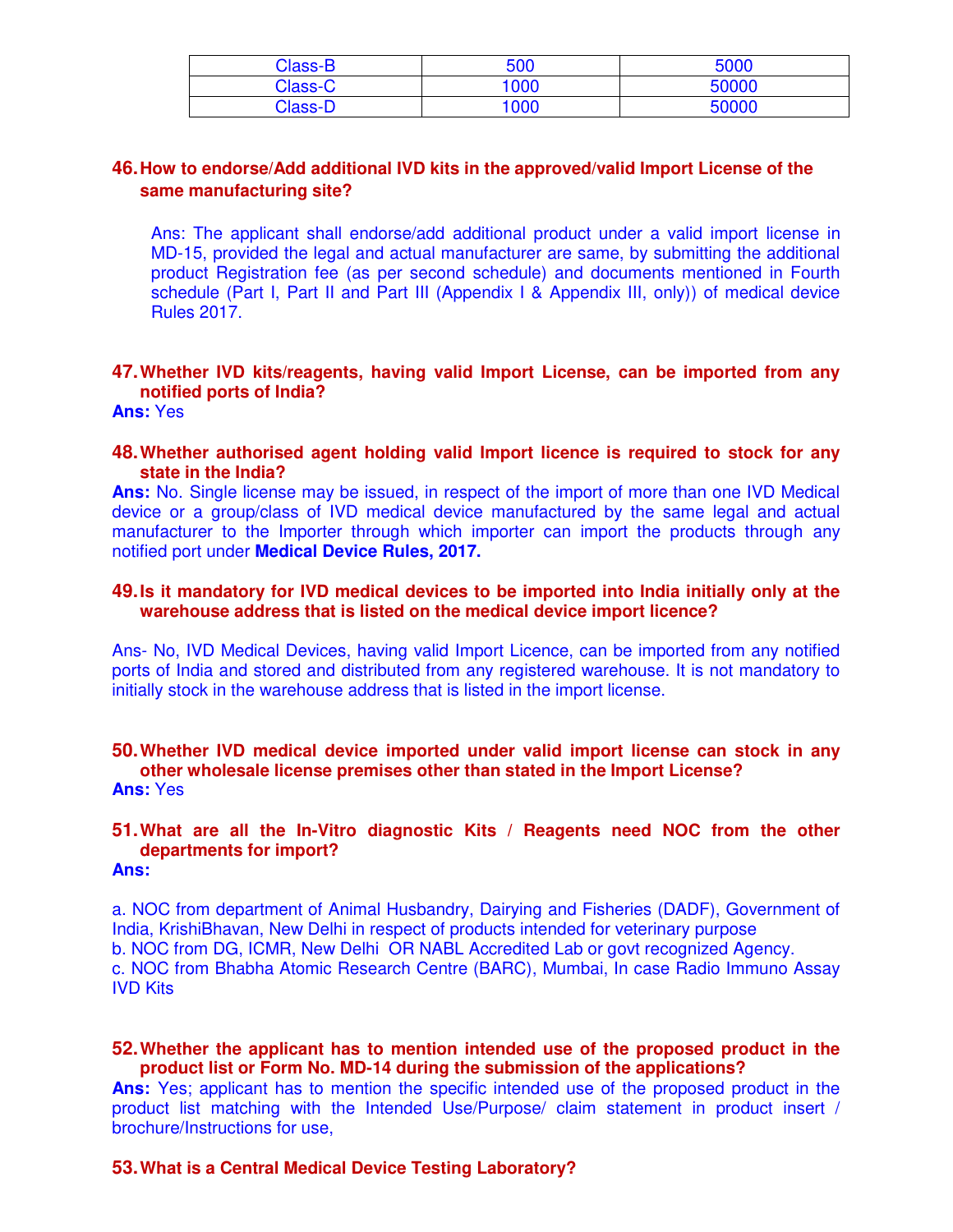Ans: "Central medical devices testing laboratory" means a medical devices laboratory established or designated by the Central Government under rule 19 and shall be deemed to be a Central Drug Laboratory established for the purpose of section 6 of the Act.

#### **54. How many batches have to be evaluated for the submission of Performance evaluation reports for grant of import license for Class B, class- C & class- D IVDs ?**

Ans: The applicant shall submit performance evaluation reports (PER) for three independent batches of IVDs , manufactured by using three different lots of key raw materials (e.g. Antigen, antibody) .

#### **55.When Central Medical Device Testing Labs or Laboratories registered with CLA for carrying out evaluation are unable to conduct the Performance Evaluation, whether PE can be conducted at any other Government Laboratory / hospital of national repute or NABL accredited Labs?**

- Ans: Yes, provided the reports generated by such Government Laboratory / hospital of national repute or NABL accredited Labs shall meet the specification criteria as per the Guidance Document issued by the CLA.
- **56.Whether approval / Marketing authorization, issued by the competent Authorities in EU, U.K., Australia, Canada, Japan and USA, will be considered for exemption of Clinical Performance Evaluation (CPE) of New IVDs ( Class B, Class C & Class D) in India.**

Ans: No. Clinical Performance Evaluation has to be conducted in India for approval of new IVDs, irrespective of it's regulatory status in these countries.

#### **57.Will clinical performance evaluation be required for grant of permission to manufacture or import any new IVD of Class A ?**

Ans: No. Clinical performance evaluation (CPE) may not be necessary, except in cases, where the CLA, considers it necessary depending on the nature of the IVD.

**58.What is the criteria for evaluation of Rapid ELISA & CLIA-based (HIV, HBsAg, HCV) Diagnostic kit adopted by NIB, Noida. Whether the same criteria will also be applicable for other medical device testing labs.** 

| Analyte      | ELISA / CLIA/ ELFA/ ECLIA/<br><b>CMIA/MEIA etc.</b> |                    | <b>Rapid Kit</b>   |                    |
|--------------|-----------------------------------------------------|--------------------|--------------------|--------------------|
|              | <b>Sensitivity</b>                                  | <b>Specificity</b> | <b>Sensitivity</b> | <b>Specificity</b> |
| Anti-HIV     | 100%                                                | $\geq 98\%$        | 100%               | $\geq 98\%$        |
| <b>HBsAg</b> | 100%                                                | $\geq 98\%$        | 100%               | $\geq 98\%$        |
| <b>HCV</b>   | 100%                                                | $\geq 98\%$        | $\geq 99\%$        | $\geq 98\%$        |

Ans:

All medical device testing labs shall follow the above specified criteria for Rapid, ELISA & CLIA based HIV, HBsAg & HCV diagnostic kits.

- **59.What is the sample size required to conduct performance evaluation of IVDs of Class B, Class C & Class D in the designated medical device testing labs ?**
	- **Ans: The sample size shall be statistically significant as per the protocol designed and approved by respective MDTL.**
- **60.What are the Minimum criteria for evaluation of IVD Kits/reagents intended for Malaria, TB, Dengue, Chikunguniya, Typhoid, Syphilis and Cancer and other Class B & C IVD kits?**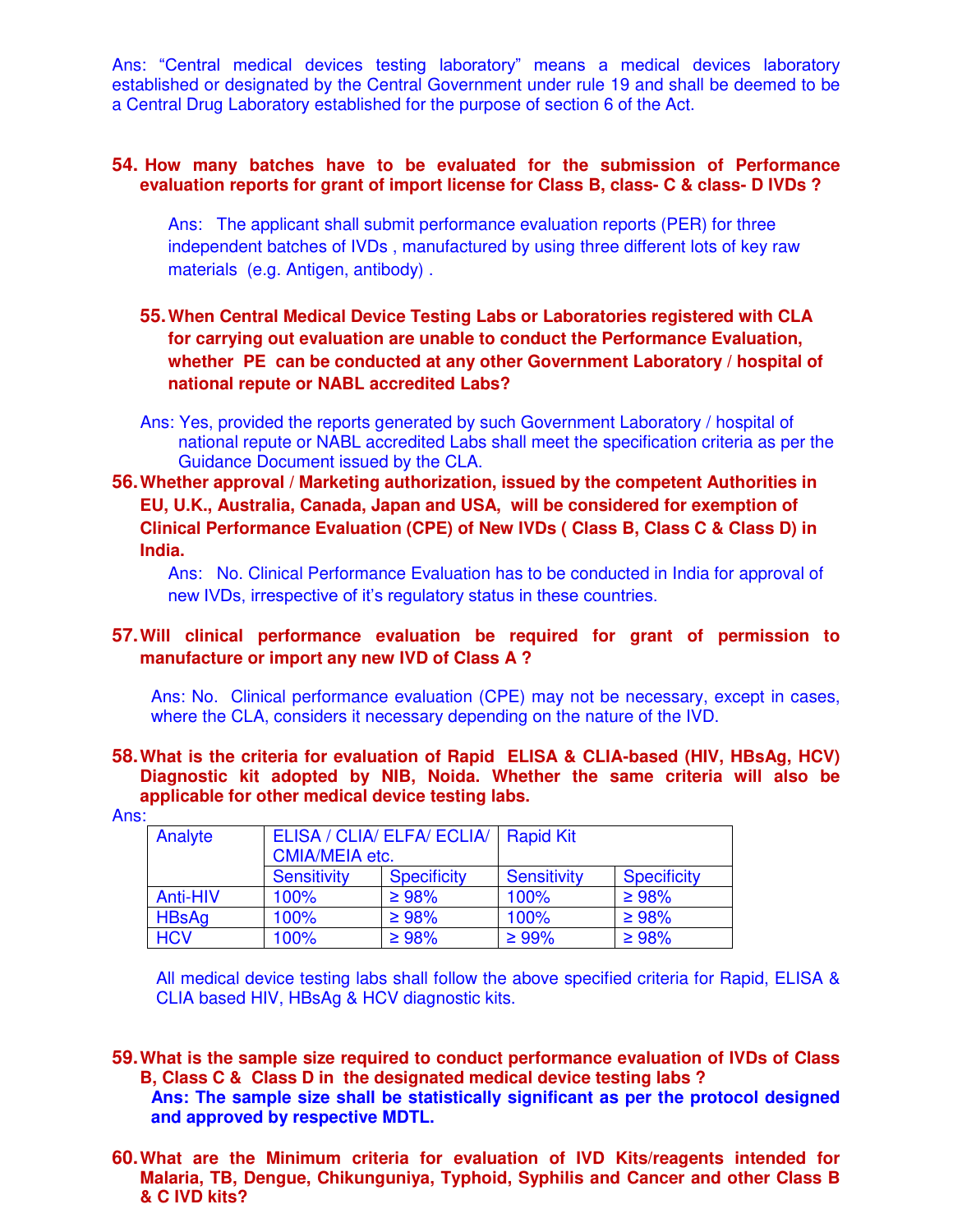**Ans:** The IVDs shall comply with the minimum performance criteria (Clinical sensitivity, specificity, repeatability, reproducibility, accuracy, Linearity, Variance etc.) as claimed in the IFU/COA/Product insert issued by the manufacturer.

#### **61.What is the structure, content and format for Performance Evaluation Reports?**

#### **Ans:**

Typically a Performance Evaluation Report should mention following details:

Product name, lot / Batch number, Date of Manufacture, date of Expiry, manufacturer's name, importer name, number of samples tested, testing principle (ELISA/Rapid/NAAT etc.,), information about reference used, Testing procedure, Specificity, Sensitivity, Positive predictive value, Negative predictive value, Report number, Date of analysis, designation & Signature of analyst and authorized signatory of the laboratory etc.

Performance indicators for example Sensitivity, Specificity, PPN and NPN, Repeatability, Reproducibility and Accuracy criteria should be accepted as applicable for any specific IVD product with rational.

#### **62.What is the Test license?**

Ans: The Test License(s) are for manufacture or import small quantities of IVDs, for the purposes of Clinical Investigations or Test or Evaluation or Demonstration or Training.

#### **63.What are essential documents required for import of IVDs for Test or evaluation, Demonstration or training in MD-17?**

Ans: Please refer to the "Guidance document for Grant of Test License available on the CDSCO website. Under Link:

#### **64.How much fees for the "Test License" to import for IVD kits/reagents in India?**

**Ans:**

| <b>Classification</b>     | Fee (USD) |
|---------------------------|-----------|
| Class-A, class B, Class C | 100       |
| & Class D                 |           |

#### **65.What is the validity period of "Test License" for IVD kits/reagents in India?**

**Ans:** Test licence shall, unless cancelled earlier, be in force for a period of three years from the date of its issue (refer Rule 41(5) of Medical Device Rules, 2017).

**66.Could it be possible to mention multiple sites in a "single" test license application for the purpose of Clinical Investigation, Testing, Evaluation, demonstration and training?**

Ans: Yes,

#### **67.What is a "New IVD?**

Ans: "New IVD" means any medical device as referred to in sub-clause (A) of clause (zb) used for in vitro diagnosis that has not been approved for manufacture for sale or for import by the Central Licensing Authority and is being tested to establish its performance for relevant analyte or other parameter related thereto including details of technology and procedure required;

#### **68.What is a predicate device?**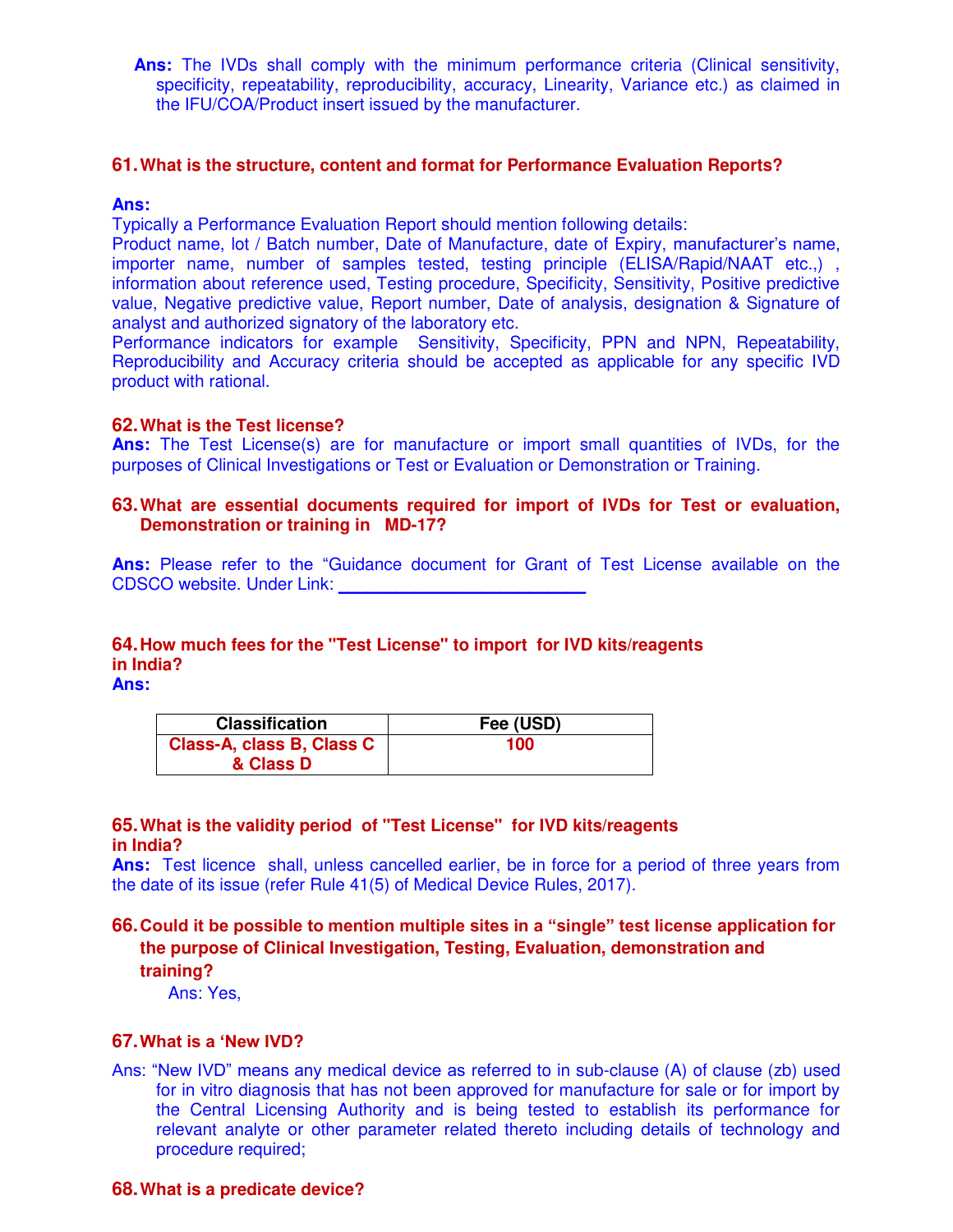Ans: "predicate device" means a device, first time and first of its kind, approved for manufacture for sale or for import by the Central Licensing Authority and has the similar intended use, material of construction, and design characteristics as the device which is proposed for licence in India;

#### **69.Whether the products which are already approved to import or manufacture for sale in India shall be considered as a predicate device when the application for the same products is made under the Medical Device rules 2017?**

#### **Ans: Yes.**

**70.Whether both legal (If any) and actual manufactures name and address should be stated in the Free Sale Certificate issued by the National Regulatory agency for the purpose of Import of IVDs in India?** 

**Ans:** Yes.

**71.Any changes in name and/or address of Indian agent/ Importer or change in constitution after issue of import licence are required to be communicated to the Licensing Authority?** 

**Ans:** Yes, Indian authorized agent shall inform such change to CLA in writing within a period of forty five days in the event of any change in the constitution of the overseas manufacturer or authorized agent.

#### **72.Any changes in name and/or address of legal and/or actual manufacturer after issue of Import License are required to be communicated to the Licensing Authority?**

Ans: Yes, licensee or, authorized agent in India need to take prior approval from licensing authority in case of change in name and/or address of legal and/or actual manufacturer

#### **73.Whether acquisition/merger of one company by another company is considered as change in constitution of the company?**

**Ans:** Change of constitution is defined as:

- (i) a firm means change from proprietorship to partnership including Limited Liability Partnership or vice versa;
- (ii) (ii)a company means-

(A) its conversion from a private to a public company, or from a public to a private company; or

(B) any change in the ownership of shares of more than fifty per cent. of the voting capital in the body corporate or in case of a body corporate not having a share capital, any change in its membership; and where the managing agent, being a body corporate is a subsidiary of another body corporate, includes a change in the constitution of that other body corporate within the meaning of this clause;

#### **74.What are the changes that require an applicant to make a fresh import license application?**

Ans: Fresh import license application shall be made only in case of change of constitution.

#### **75.Is it correct that a major change can be implemented after 60 days in case CDSCO does not respond to the change notification?**

Ans: Yes.

**76.Whether the Importer who is having valid import license but there is some change in the name of importer or address of Importer still can he imports till another license is granted.** 

**Ans: No.**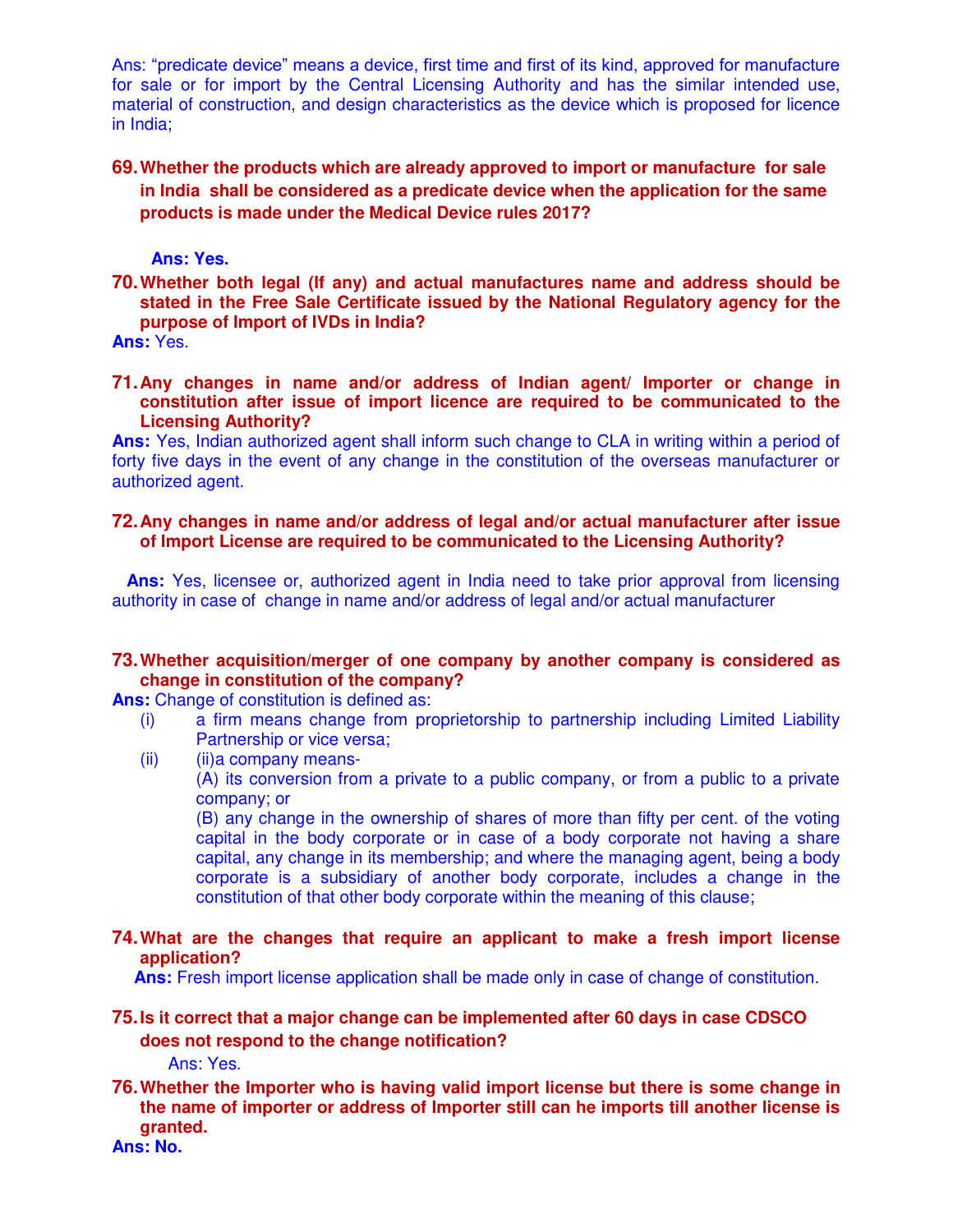#### **77.What is the procedure for expanding/ modifying the currently registered indications?**

Ans: Expanding or modifying the indications/ intended use are considered as a major change under sixth schedule of Medical Device Rules 2017. This shall require prior approval before the implementation.

#### **78.Whether any major change which is notified to the Regulatory Authority but response from CLA is awaited can be imported in India?**

**Ans:** No. In case response/approval is not received within 60 days from the notification submission, the products undergone a major change shall be allowed for import.

#### **79.What is the time line to notify CLA for a major post approval changes mentioned in sixth schedule?**

**Ans:** All major changes specified in the sixth schedule of Medical device rules 2017, shall need prior approval from CLA to carry out or, implement the change.

#### **80.What are the post approval changes that require as specified in the sixth schedule require prior approval from CLA or SLA?**

Ans: For major changes, prior approval is required from CLA or SLA, as the case may be, before implementation and for minor changes the licencee shall notify the CLA or SLA, as the case may be.

#### **81.In case the registered manufacturing site (Actual Manufacturer) remain unchanged (Plant master file to be precise), but Legal manufacturer entity changes to a different entity, whether same Plant Master Files shall be acceptable when submitted towards fresh registration?**

Ans: Yes; provided the Plant Master File is updated with consequential changes.

#### **82.Whether authorised agent can submit single application for grant of import licence for same product manufactured at more than one manufacturing sites**.

Ans: Yes, provided that the applicant shall submit separate fee for each of the sites. Any subsequent application by the same authorised agent, after the grant of import licence, for endorsement of additional product or additional manufacturing site may also be made under the provisions of MDR, 2017.

#### **83.What are the Labeling requirements for IVD in India?**

**Ans:** Product labels shall comply with the requirements of the Chapter VI of Medical Device Rules, 2017.

#### **84.At the time of submitting applications for Import of IVDs, are original labels as per Rule** 44 **to be submitted to the CLA?**

 **Ans:** Specimen Original Labels should be submitted as per Chapter-VI of MDR-2017

**85.Can the importers of IVDs stickered for India-specific requirements on labels after/post landing in India at customs warehouse/FTWZ or place approved by the Licensing Authority?** 

**Ans:**Yes, provided that the India-specific requirements are spicified in the Chapter VI of MRD, 2017

**86.Whether shelf life of the IVDs can be stated on the label instead of date of manufacture?** 

**Ans:** No. Both shelf life or expiry date and date of manufacture shall require on the labels.

#### **87.Whether Certificate of Exportability (which reflects that the proposed products may not be freely sold in the country of origin but can be exported), is acceptable as Free Sale Certificate?**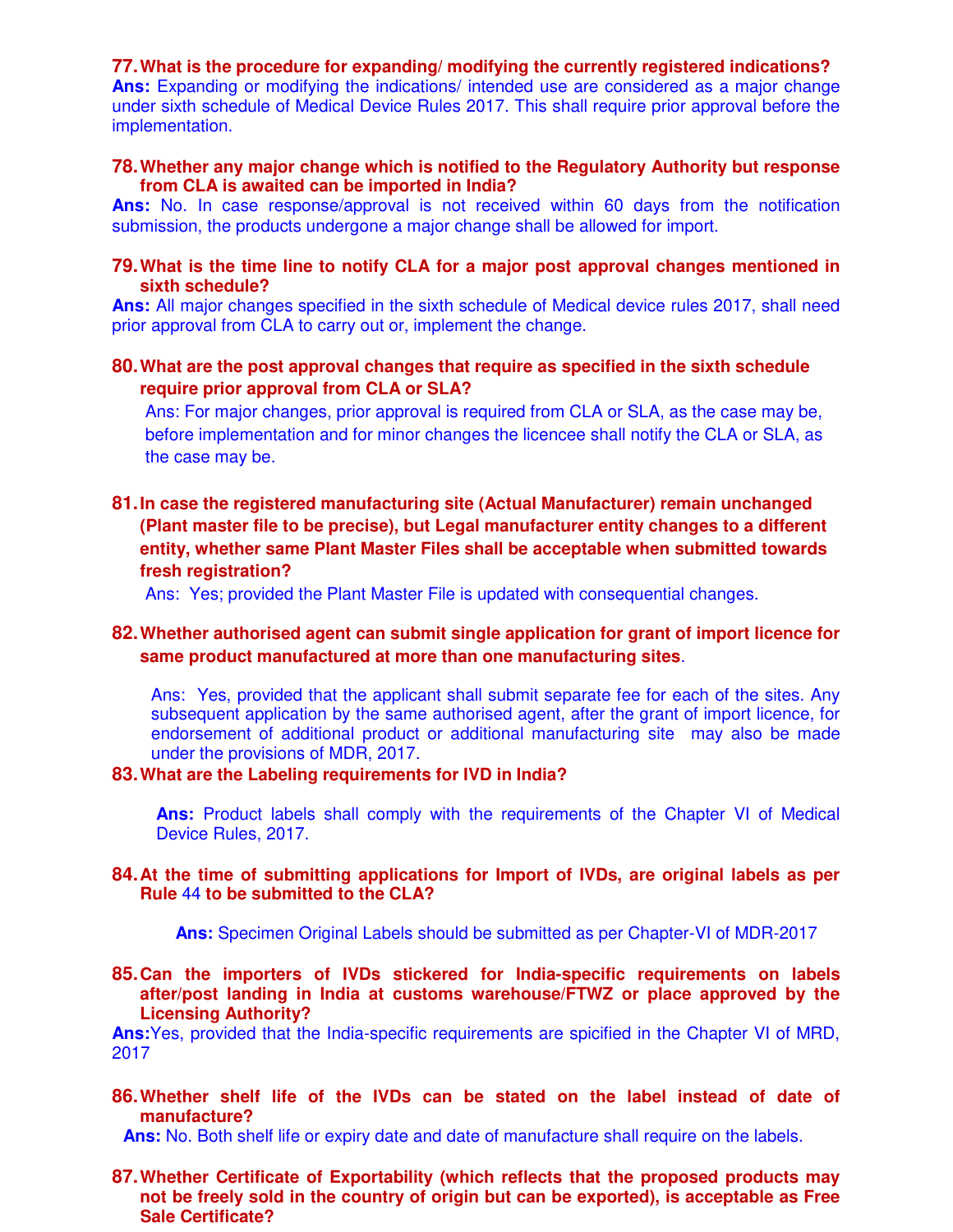- **88.Will Free Sale Certificate be acceptable for IVDs manufactured and authorized for sale in countries other than Australia, Canada, Japan, European Union, or the United States of America? If no, what are the additional requirements for the same?** 
	- **Ans: No. Where a Class C and Class D IVD intend to be imported from countries other than Australia, Canada, Japan, European Union, or the United States of America, the import licence may be granted after its safety and effectiveness has been established through clinical performance evaluation in India. And where a Class A and Class B IVD intend to be imported from countries other than Australia, Canada, Japan, European Union, or the United States of America, the import licence may be granted after its safety and performance has been established through published safety and performance data or through clinical investigation in the country of origin and a free sale certificate from the country of origin is furnished.**

#### **89.Can an importer import a IVDs having residual shelf life less than 60 % for non-Commercial or testing purpose?**

**Ans:** Yes, notification # IMPORT/Misc / 2015-DC Dt 1/12/2015 will still be valid for the import of IVDs for testing purpose under a test license under Medical Device Rules 2017. However, the same shall also be applicable for the products imported under a test license for the purpose of demonstration or training.

#### **90.If yes, for the above question, whether the same will be communicated by CLA to all the port offices and Medical Device Testing labs?**

Ans: Yes, CLA shall inform to all port offices and medical device testing labs on permission of import of IVD products using test license, having residual shelf life less than 40%, 50%, 60%, as compared to total shelf life of the product, with reference to Rule 44 of medical device rules 2017.

#### **91.When applying for import license application in MD-14, if three batches are not available with the manufacturer for performance evaluation, whether the applicant can submit the import license application**?

Ans: Yes; Import License in Form 14 application can be submitted with one lot report, along-with undertaking of availability of remaining two lots. Import license in Form MD-15 shall be issued by CLA with the condition on submission of performance evaluation reports for remaining 2 lots prior to the sale of the product in Indian market.

#### **92. Whether trader can import bulk products for sale to manufacture.**

Ans: Yes, with the undertaking that they will sell bulk product only to the manufacturer for further processing.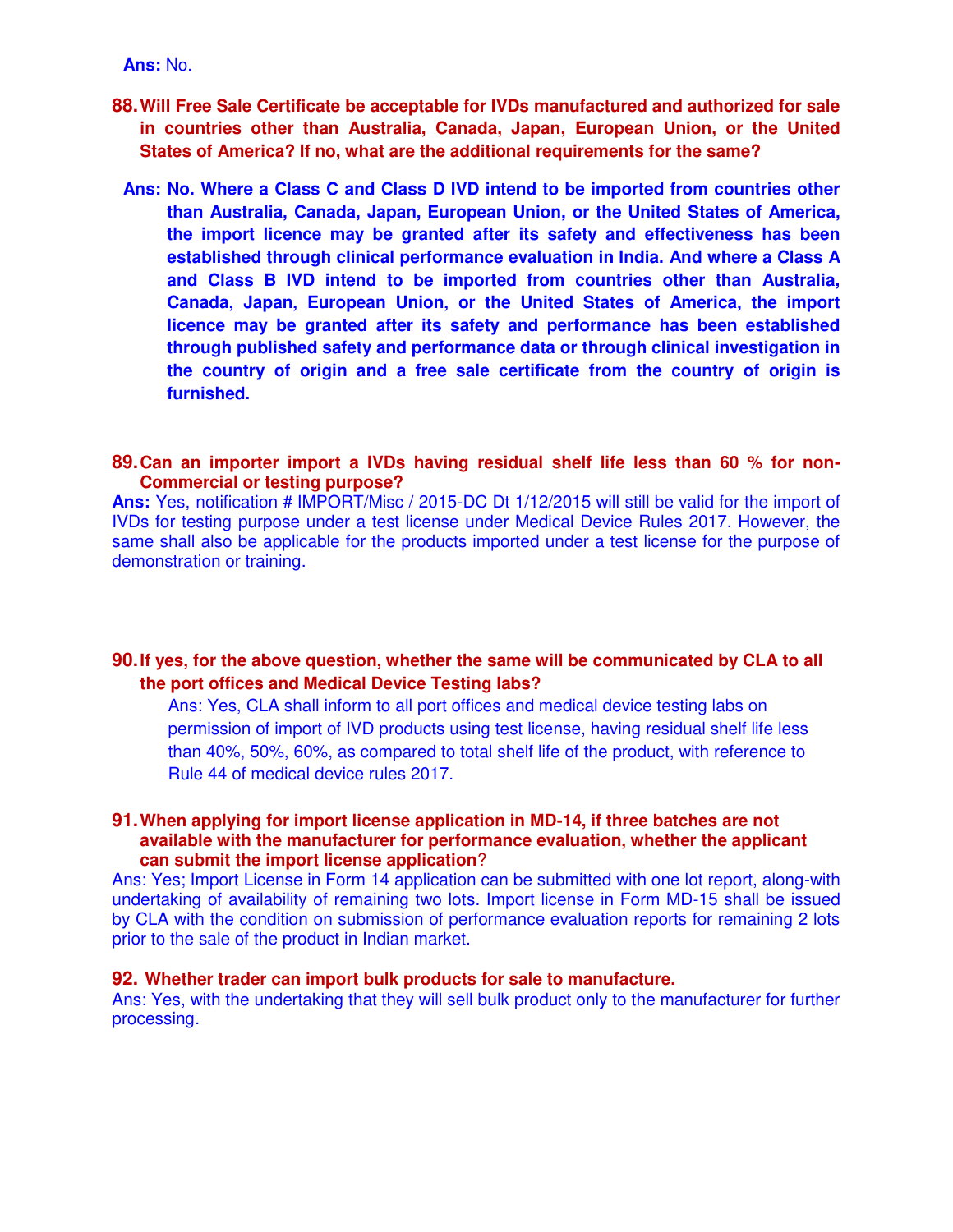

### MANUFACTURING POLICY

#### **93.Whether NOC from the office of DCGI is required for the approval of manufacturing license from the state licensing authority for the Notified diagnostic kits / reagents and new diagnostic kits / reagents (First in India)?**

Ans: Yes, this office is presently issuing NOC for manufacturing of Notified diagnostics kits and New diagnostic kits / reagents (First in India) on the basis of examination of the following documents:- · Detailed manufacturing process.

- · Developmental studies.
- · Stability data
- · Testing protocols for raw materials and finished products
- · In- house specification
- · Labeling Details
- · Evaluation Reports.
- · Experts opinion(First in India) etc.

#### **94. Which authority, an Indian Manufacturing company should approach for Licence to manufacture IVDs.**

Ans : The manufacturing company shall submit their application to the State Drugs Control authority under whose Jurisdiction, the manufacturing Premises is located. The firm shall submit all relevant technical and administrative documents to the SLA requesting for Licence to manufacture IVDs.

#### **95. Whether any inspection shall be conducted by the regulatory body before grant of licence for IVD manufacturing?**

Ans. The State Drugs Control authority shall constitute a joint Inspection team comprising of DIs from his jurisdiction and Dis deputed by CDSCO and notify the manufacturer about the mutually convenient date for inspection. In critical cases, the said joint inspection team should also co-opt one expert of the related Diagnostic field.

#### **96. During the validity period of a manufacturing Licence, how much Inspection shall be warranted?**

Ans : One Inspection shall be warranted with a gap of one Year.

#### **97.Does any Start-up entrepreneur need Licence to develop trail IVD products for Lab scale testing only?**